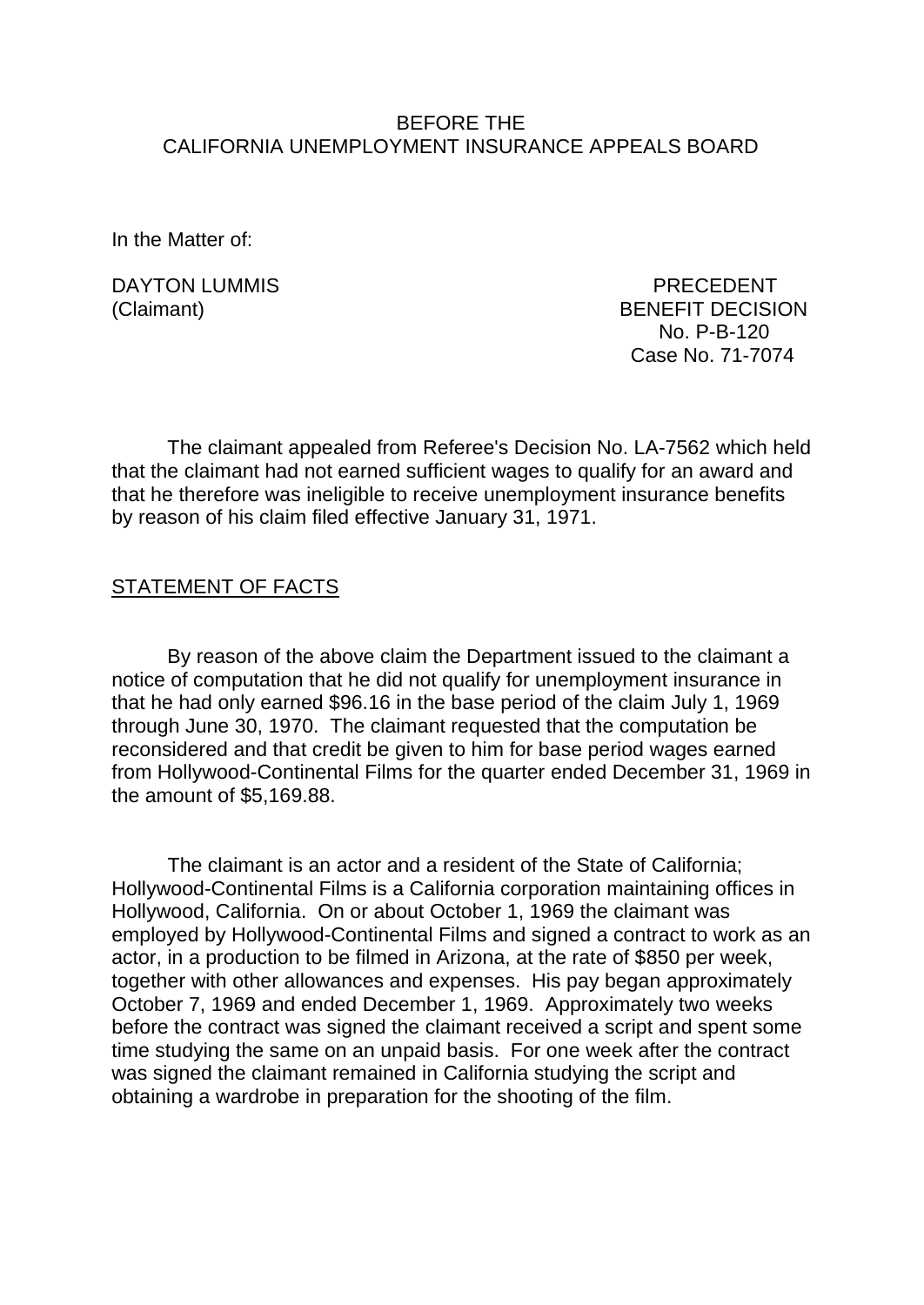On or about October 15 the claimant traveled to a location outside the City of Tucson, Arizona, where the motion picture entitled "MOONFIRE" was being shot by Hollywood-Continental Films. The claimant remained in the Arizona location until December 1, 1969. He did not at any time during that period return to California. All of his services from October 15 to December 1 were performed for the employer in Arizona.

The claimant received no instructions from California while he was on location. Any communications he had with the employer were with respect to the payment of a check or checks issued to his agent. All instructions were received from persons in Arizona on location. After the completion of the rendition of services on December 1, 1969, the claimant returned to California and performed no other services for the employer during the quarter in question.

The employer reported the claimant's wages to California and paid the taxes thereon.

On August 21, 1970 the Department, through its Auditing Section, issued a ruling with respect to the employer, which ruling stated in pertinent part:

"Our auditor's report shows that the firm is in the motion picture production business and has been registered and filing returns of wages for its employees since June 1969. In the fourth quarter of 1969 it filmed a motion picture with the title 'Moonfire' on location in Arizona. You reported all of the cast and production crew to California.

"Since most of the crew and actors were hired to work exclusively in the picture and were terminated when the picture was completed and the major part of their services was performed in Arizona, it is our ruling that their services were localized in Arizona and therefore not reportable to California."

The issue to be decided is whether the claimant had sufficient base period wages to establish a valid claim for unemployment insurance benefits against the State of California.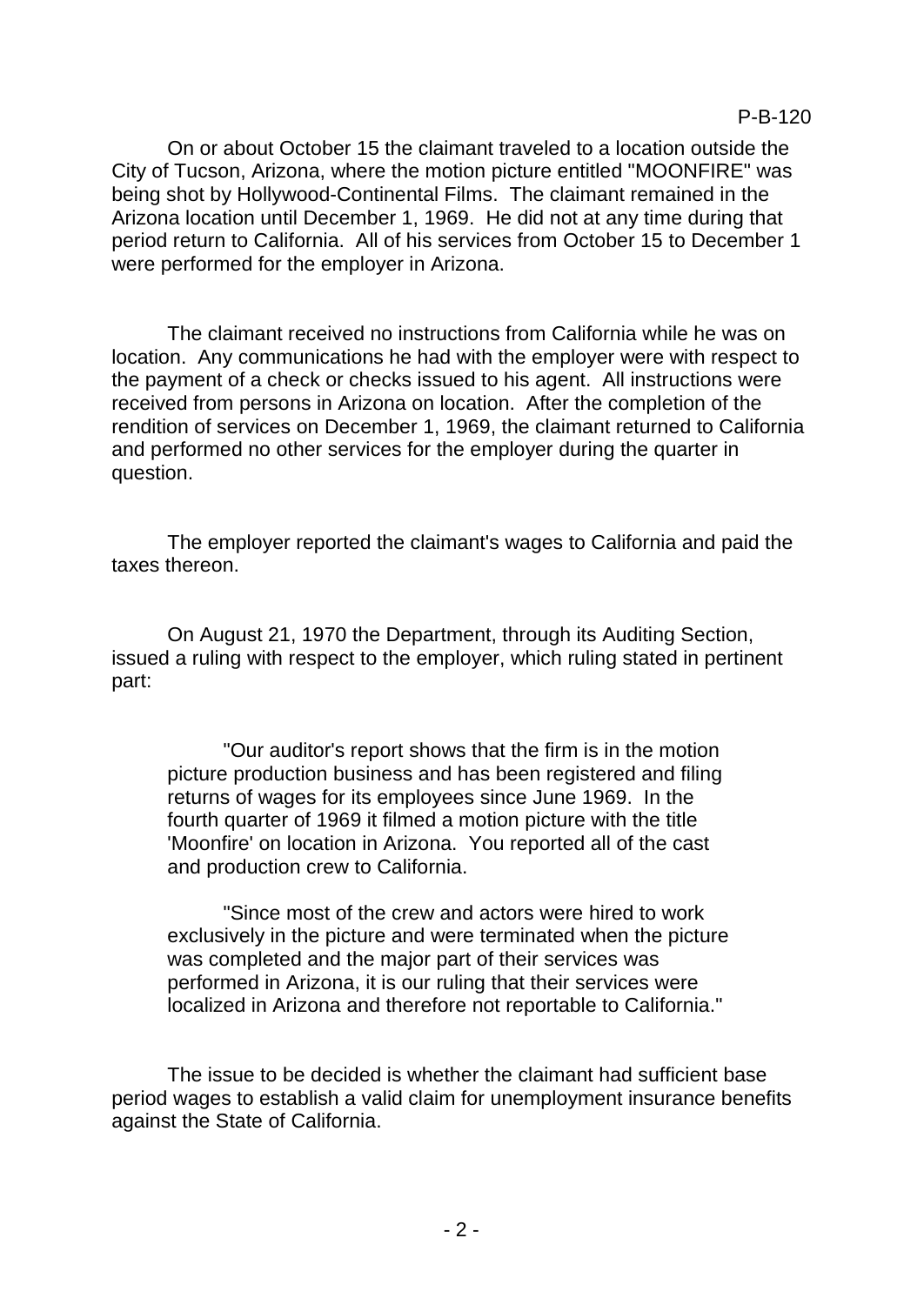# REASONS FOR DECISION

The resolution of the issue raised rests upon a determination of whether the services of the claimant, performed both within and without the State of California are employment taxable by California under the multi-state principles hereinafter discussed.

Sections 601, 602 and 603 of the California Unemployment Insurance Code provide:

"601. 'Employment,' means service, including service in interstate commerce, performed for wages or under any contract of hire, written or oral, express or implied."

\* \* \*

"602. 'Employment' includes an individual's entire service, performed within, or both within and without, this State if:

"(a) The service is localized in this State; or

"(b) The service is not localized in any state but some of the service is performed in this State and (1) the base of operations, or, if there is no base of operations, then the place from which such service is directed or controlled, is in this State; or (2) the base of operations or place from which such service is directed or controlled is not in any state in which some part of the service is performed, but the individual's residence is in this State.

"603. Service is localized within a state if:

"(a) The service is performed entirely within the state; or

"(b) The service is performed both within and without the state, but the service performed without the state is incidental to the individual's service within the state; for example, is temporary or transitory in nature, or consists of isolated transactions."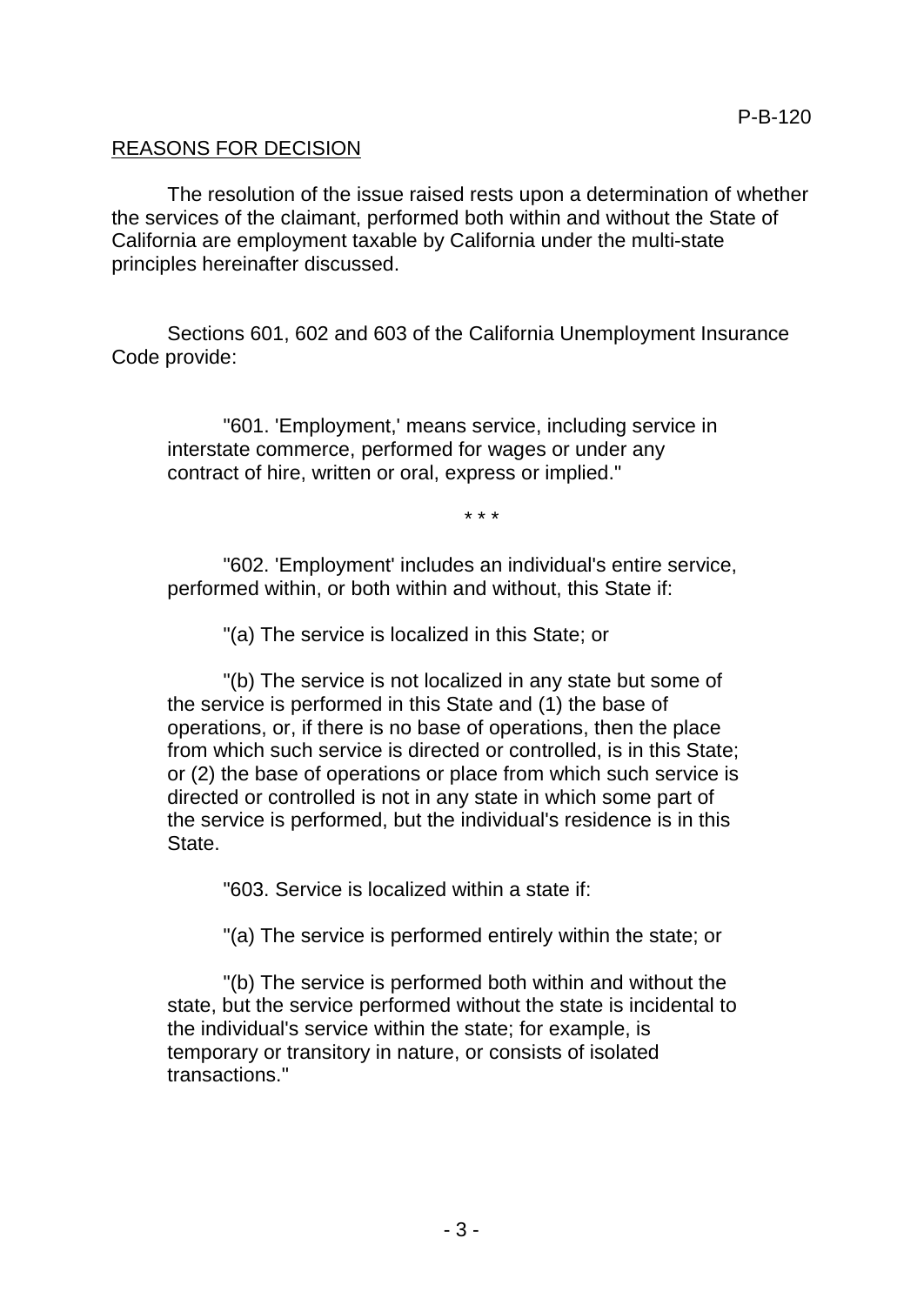Section 602 of the code contains a uniform definition of employment adopted by all states in respect to services performed within or both within and without a state. These uniform provisions have the objective of avoiding conflicts and overlapping coverage between states with respect to the multistate services of an individual for a single employer.

This section of the code provides for the application of four parts to determine whether or not the employee's services are in employment subject to the law of this state. These tests are applied in the order indicated:

- (1) Localization of services
- (2) Base of operations
- (3) Place of direction and control
- (4) Residence

If the localization test applies, the remaining three tests are not applicable. However, if the services are not localized in any state, then the second test, the base of operations, is applied. If neither of the first two tests are met, the third test, the place from which the services are directed and controlled, is used. Finally, if none of the first three tests are met, the residence test is used. The application of any of the tests must result in the consolidation of the reporting of the employee's wages in one state or that test is not applicable. For example, if the base of operations or the place of direction and control moves from state to state, these tests cannot be used. Some services must be performed in a state before these four tests can be applied to allocate all of the services to that state.

If the application of the proper test to an employee's services allocates all of the employment of such individual to a state other than California, none of his employment with the employer involved would be taxable by California, even though such services are held not taxable by the other states. (Tax Decision Nos. 1546 and 2367)

In view of the general principles set forth above, we must consider the first and principal test of whether or not the services performed by the claimant herein were localized in California or in Arizona. To be localized in California, any service performed by the claimant outside California would have to be incidental to the service which he performed within this state, as for example, where the out-of-state service was temporary or transient in nature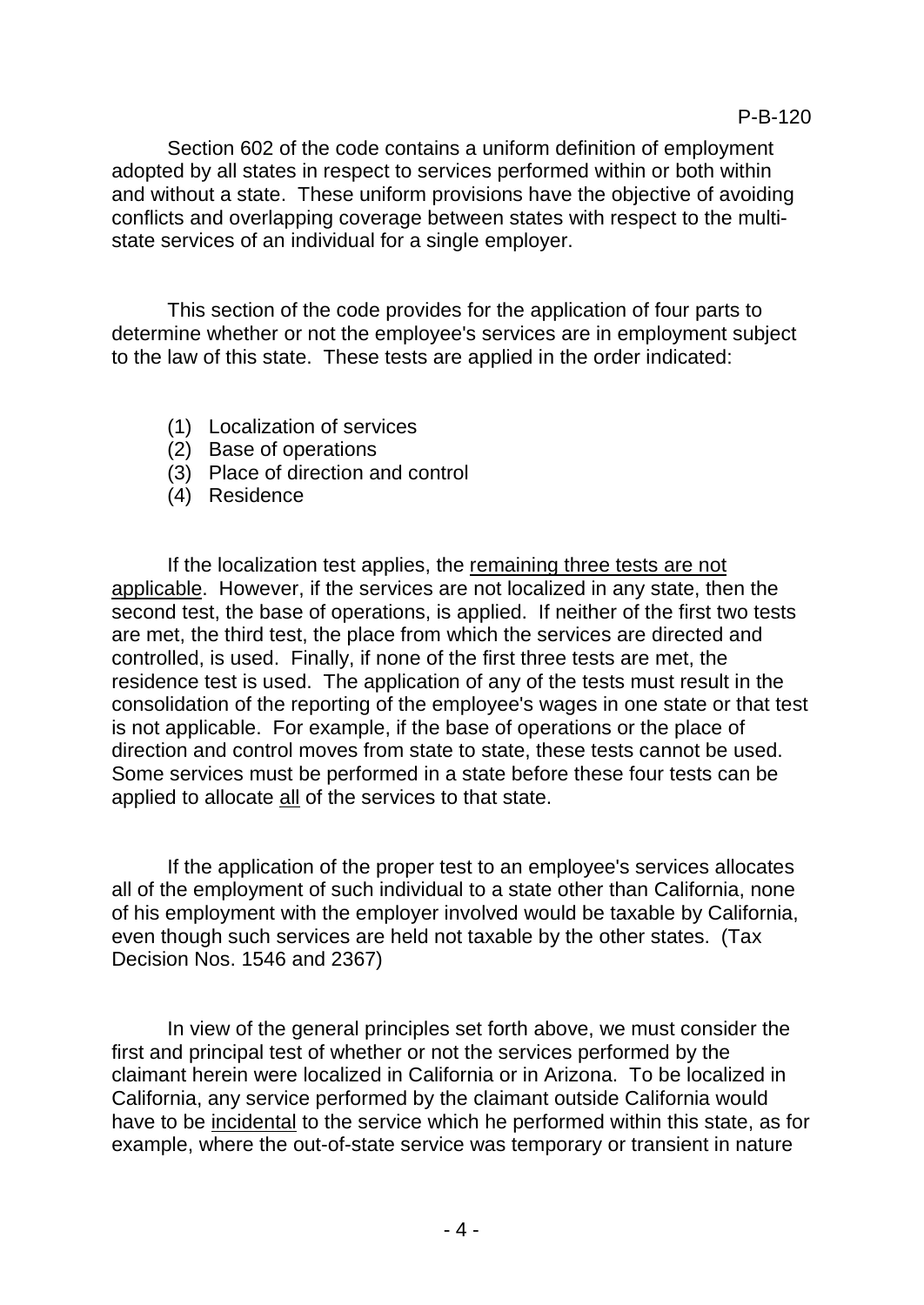or consisted of isolated transactions. Where the service performed outside of the state was either permanent, substantial or unrelated, it cannot be treated as localized here. Claim of Mallia (1949), 299 N.Y. 232, 86 N.E. 2d 577, 9 A.L.R. 2d 636

Black's Law Dictionary, Fourth Edition, 1951, defines the word "incidental" as depending upon or appertaining to something else as primary; something necessary, appertaining or depending upon another, which is termed the principal; something incidental to the main purpose. The California courts have generally adopted this definition. (169 Cal. App. 2d. 810; 183 Cal. App. 2d 780, 786)

In the instant case the claimant performed two weeks of unpaid service and one week of paid service in California in preparation for the shooting assignment. The services performed in California, although part and parcel of the total service performed, nevertheless were incidental to the primary or principal service to be performed by the claimant in Arizona, namely, that of an actor on location in Arizona. Under the above applicable principles and law, we hold that the claimant's services were localized in Arizona. Being so localized, the entire services were not taxable under the California law and the claimant was not entitled to have the wages earned from Hollywood-Continental Films included in the base period of his claim.

Section 1281(a) of the code provides as follows:

"An individual cannot establish a valid claim or a benefit year during which any benefits are payable unless he has during his base period been paid wages for employment by employers of not less than seven hundred twenty dollars (\$720)."

Since the wages earned in the last quarter of 1969 in Arizona may not be included in the base period of his claim, the claimant has not earned sufficient wages to qualify for an award under section 1281(a) of the code.

We are not unmindful that the Arizona laws contain provisions identical to those set forth in sections 601, 602 and 603 of the California Code. (Arizona Revised Statutes Section 23-615, Title 23, Ch. 4) We are also aware